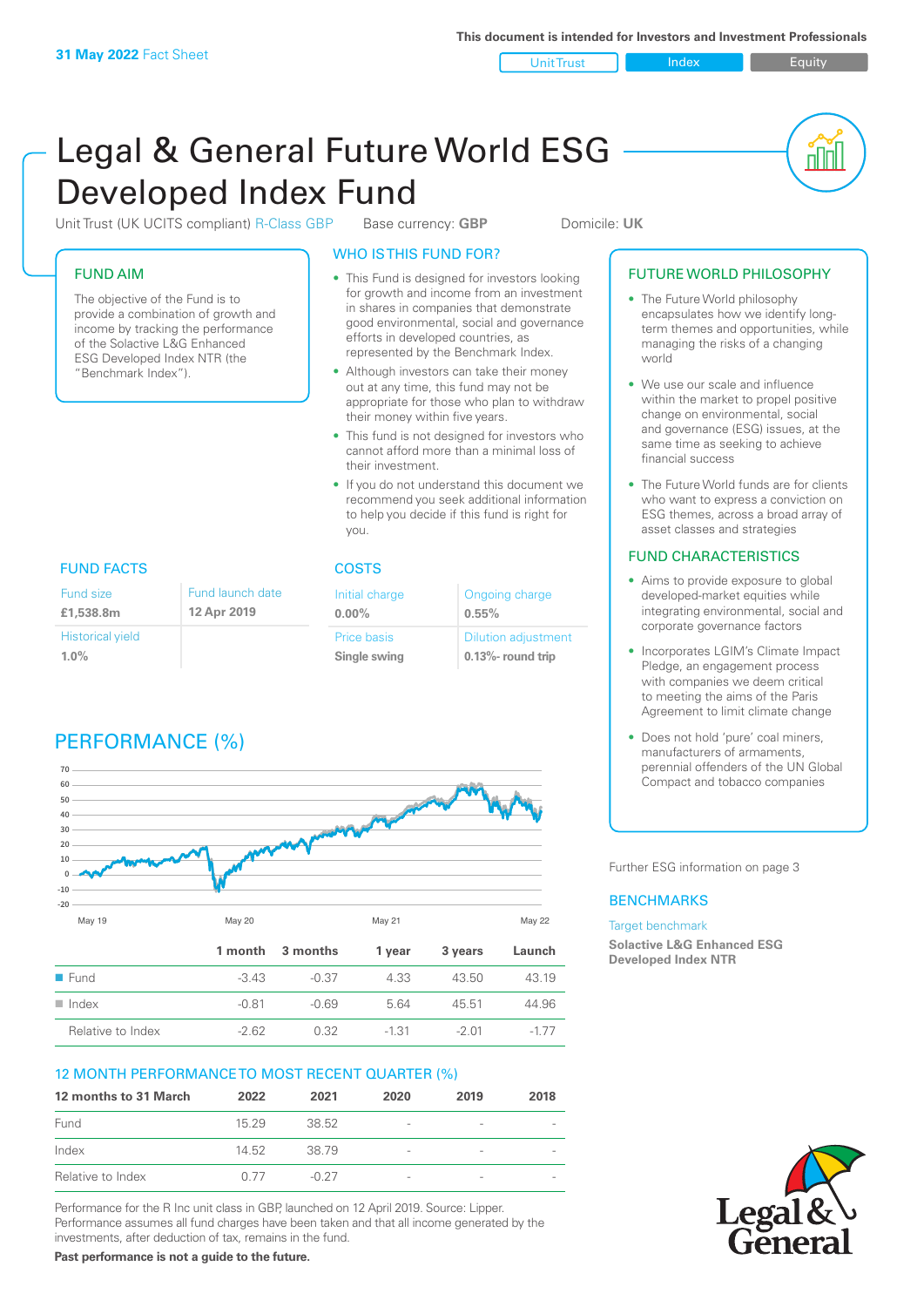Unit Trust (UK UCITS compliant) R-Class GBP

## PORTFOLIO BREAKDOWN

All data sources are a combination of LGIM and the Fund Accountant unless otherwise stated. Totals may not sum to due to rounding. In order to minimise transaction costs, the Fund will not always own all the assets that constitute the index and on occasion it will own assets that are not in the index. The number of fund holdings can also differ from the index due to corporate events and proxy holdings.



## SECTOR (%)

| ■ Communications & Tech     | 310  |
|-----------------------------|------|
| Consumer Non-cyclical       | 25.2 |
| Consumer Cyclical           | 11.3 |
| <b>Banks (Equity)</b>       | 8.8  |
| $\blacksquare$ Industrials  | 5.1  |
| Financial Services (Equity) | 4.7  |
| Insurance (Equity)          | 3.7  |
| Property                    | 3.0  |
| Commodities                 | 2.8  |
| $\blacksquare$ Other        | 4.3  |
|                             |      |



## MARKET CAPITALISATION (%) TOP 10 HOLDINGS (%)

| ■ Large              | 86.3 |
|----------------------|------|
| $\blacksquare$ Mid   | 118  |
| $\blacksquare$ Small | 19   |
| ■ Undefined          |      |

■ Top 10 holdings 20.5% Rest of portfolio 79.5% No. of holdings in fund 1,537 No. of holdings in index 1,525

| Microsoft           | 56             |
|---------------------|----------------|
| Apple               | 5.4            |
| Amazon.Com          | 18             |
| <b>NVIDIA</b>       | 14             |
| Johnson & Johnson   | 12             |
| Unitedhealth Group  | 1.1            |
| JPMorgan Chase & Co | 1.0            |
| Alphabet A          | 1 <sub>0</sub> |
| Tesla               | 1 <sub>0</sub> |
| Visa                | 10             |
|                     |                |

## COUNTRY (%)

|   | <b>United States</b> | 64.9 |  |
|---|----------------------|------|--|
|   | Japan                | 7.4  |  |
| 4 | United Kingdom       | 4.4  |  |
|   | Canada               | 3.5  |  |
| Œ | Switzerland          | 2.9  |  |
|   | Australia            | 2.6  |  |
|   | France               | 2.4  |  |
|   | Germany              | 2.0  |  |
|   | Ireland              | 1.8  |  |
|   | Other                | 8.2  |  |
|   |                      |      |  |



The Index Fund Management team comprises 25 fund managers, supported by two analysts. Management oversight is provided by the Global Head of Index Funds. The team has average industry experience of 15 years, of which seven years has been at LGIM, and is focused on achieving the equally important objectives of close tracking and maximising returns.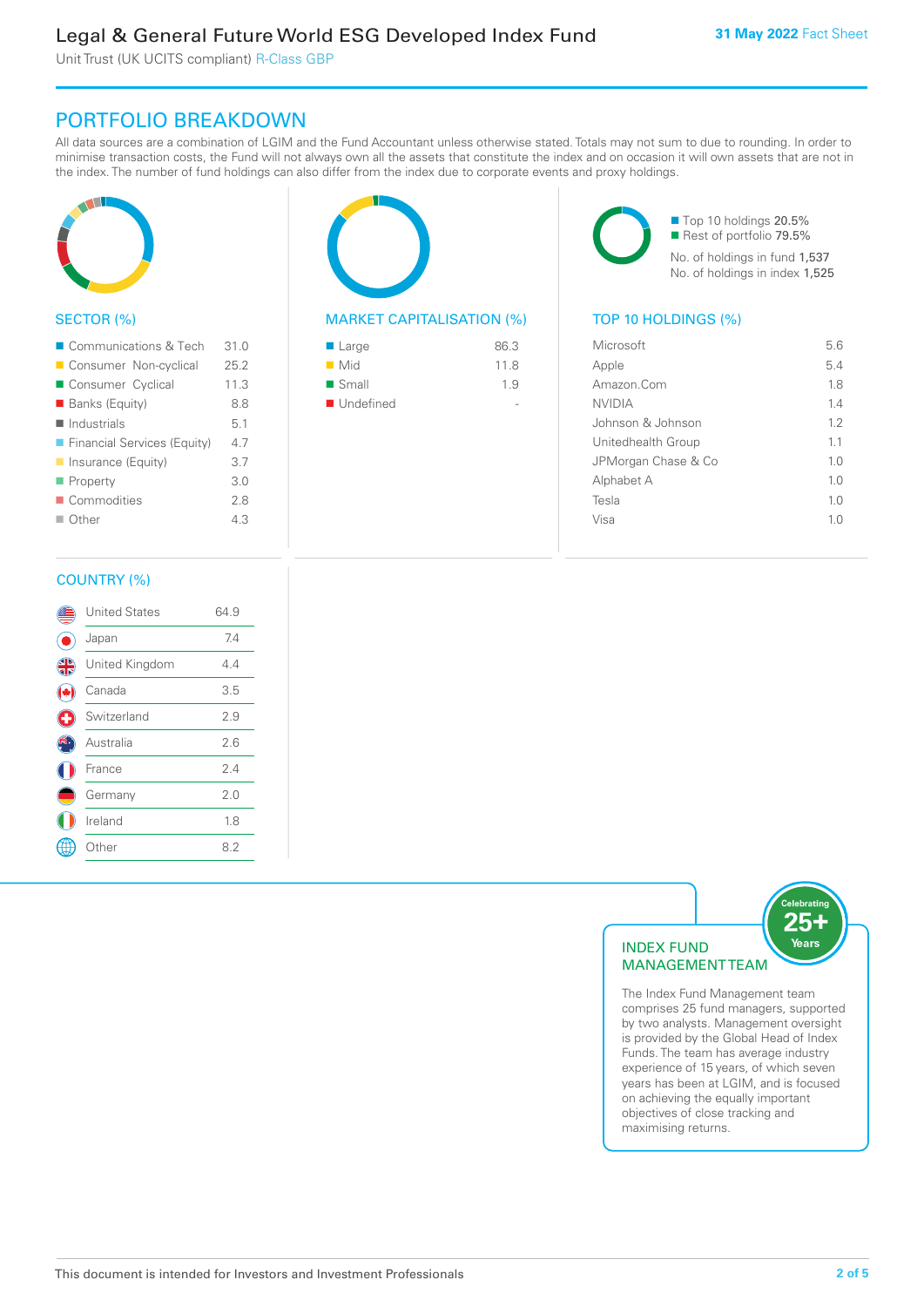## Legal & General Future World ESG Developed Index Fund

Unit Trust (UK UCITS compliant) R-Class GBP

## ESG COMMITMENT

From diesel emissions to oil spills, there have been many tangible examples in recent years of how failures in the way companies are run can have a harmful impact on the environment, society and investor returns. We believe responsible investing can mitigate the risk of such outcomes and has the potential to improve returns through the integration of environmental, social and governance (ESG) considerations, active ownership and longterm thematic analysis.

## ESG SCORE

**62** ESG score of fund **58** ESG score of index **/100 /100**

We score companies based on environmental, social and governance factors. We use these scores to design ESG-aware tilted indices which invest more in those companies with higher scores and less in those which score lower, while retaining the investment profile of a mainstream index. The ESG Score is aligned to our engagement and voting activities. As a result, this portfolio has an aggregate ESG Score of **62** versus a mainstream index of **58.**

In the fund, we invested more in **830 companies with higher scores** and less in **829 companies with lower scores.**

### ENVIRONMENTAL PERFORMANCE

Carbon dioxide (CO2) is the most significant contributor to greenhouse gas emissions which are driving climate change. Compared to a fund tracking the unadjusted benchmark, the fund will have a different exposure to current and future sources of carbon dioxide emissions.



**61%** Lower carbon reserves intensity than the unadjusted benchmark

**53%** Lower carbon footprint than the unadiusted benchmark

## CARBON RESERVES INTENSITY

Carbon reserves are fossil fuels (coal, oil and gas) which, if burnt, will become the carbon emissions of the future. To meet global climate change targets, the unabated use of fossil fuels is expected to decline over time.

The figures below are a measure of the size of carbon reserves held by the fund's underlying companies.

**737** Fund **1,895**

Benchmark

Tonnes of CO<sub>2</sub>e<sup>i</sup> per \$1 million **of enterprise value including cash (EVIC)**

The fund has **61%** lower carbon reserves intensityii compared to a fund tracking the unadjusted benchmark.

The difference in carbon reserves intensity means that for every \$1 million invested in the fund, the exposure to carbon reserves through the underlying companies is reduced by an amount equivalent to **1158 tonnes of CO<sub>2</sub>e** compared to having invested in the unadjusted benchmark.



CARBON FOOTPRINT

Following the global Paris Agreement on climate change, companies in all sectors are expected to reduce their emissions to prepare and adapt for a low-carbon economy.



Tonnes of CO<sub>2</sub>e per \$1 million **of EVIC**

The fund has **53%** lower carbon footprint compared to a fund tracking the unadjusted benchmark. Carbon footprint describes the relationship between the carbon emissions of a company and its EVIC<sup>ii</sup>. The difference in carbon footprint means that the fund has selected companies where, for the same level of EVIC, the associated emissionsi<sup>v</sup> are lower by **33 tonnes of CO<sub>2</sub>e** compared to a fund tracking the unadjusted benchmark<sup>v</sup>.

For further information please go to www.lgim.com/esginfo  $\sigma$ 

**The proxy benchmark for this fund is Solactive GBS Developed Market Large and Mid Cap Index.**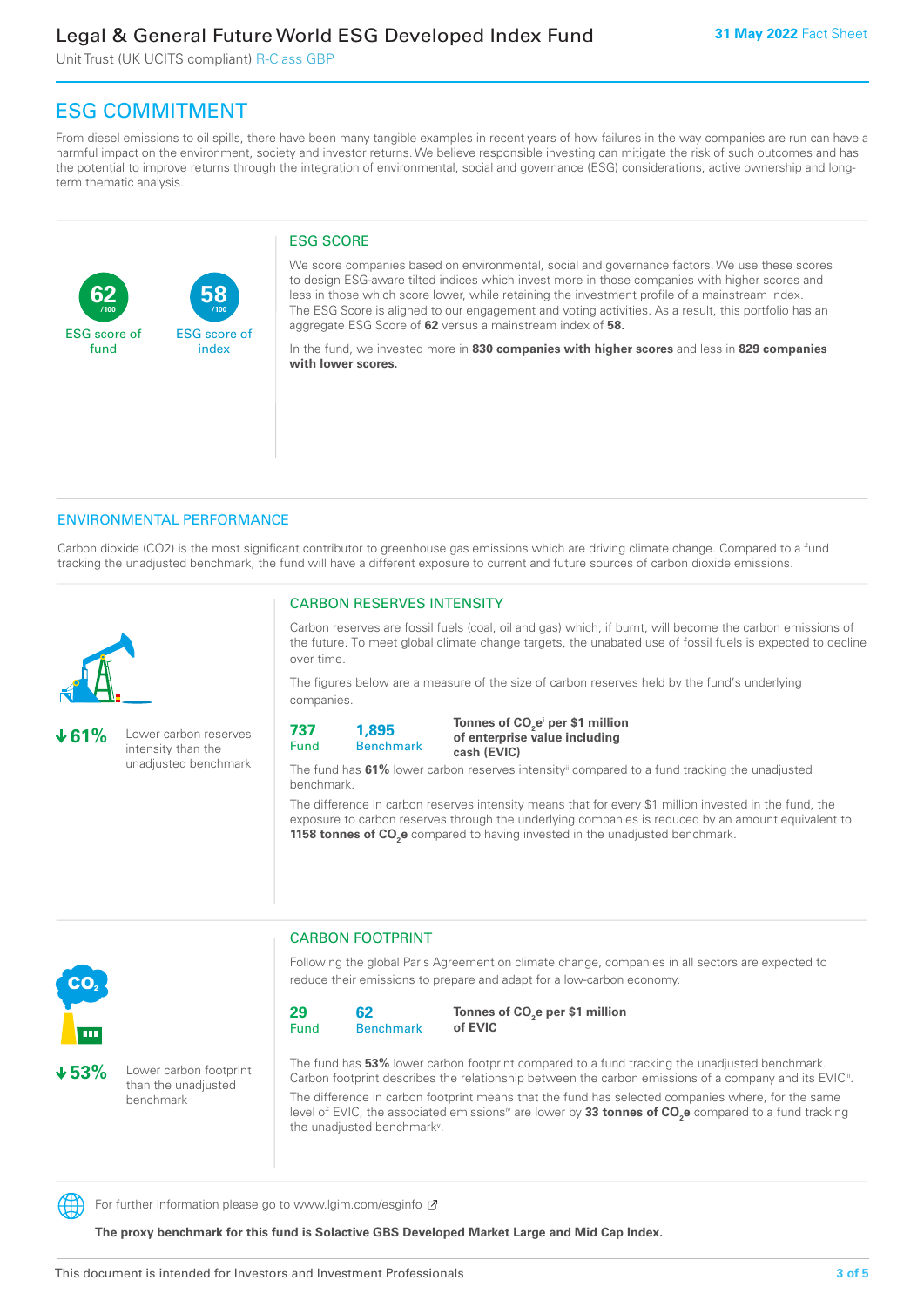## Legal & General Future World ESG Developed Index Fund

Unit Trust (UK UCITS compliant) R-Class GBP

## **NOTES**

 $^\mathrm{i}$  Carbon dioxide equivalent (CO<sub>2</sub>e) is a standard unit to compare the emissions of different greenhouse gases.

ii This metric looks at the embedded carbon in the fossil fuel reserves owned by a company, divided by a company's enterprise value (including cash), to adjust for company size. This represents a carbon reserves intensity score for a company.

iii The choice of this metric follows best practice recommendations from the **Task Force on Climate-related Financial Disclosures.**

iv Data on carbon emissions from a company's operations and purchased energy is used.

v This measure is the result of differences in the weights of companies between the index or the fund and the benchmark, and does not depend on the amount invested in the fund. It describes the relative 'carbon efficiency' of different companies in the benchmark (i.e. how much carbon was emitted per unit of sales) or in the fund, not the contribution of an individual investor in financing carbon emissions.

#### **Third Party Disclaimers and Information**

Unless otherwise indicated all data contained in this factsheet is sourced from Legal & General Investment Management Limited. Where this document contains third party data ("Third Party Data"), we cannot guarantee the accuracy, completeness or reliability of such Third Party Data and accept no responsibility or liability whatsoever in respect of such Third Party Data, or in respect of any loss or damage suffered by you, your client or any other party arising in connection with either the provision of Third Party Data or any inaccuracies, errors or omissions, regardless of cause in any Third Party Data.

Where we use third party data within this document, it is never used directly and instead it forms the basis of our own calculations; we do so under licence and with the providers' legal permission.

While all reasonable endeavours are taken to ensure the data provided is accurate, it is important to note that the data providers assume no responsibility for errors or omissions and cannot be held liable for damage arising from our use of their data within our calculations. Information is for recipients' internal use only.

Source: HSBC© HSBC 2021.

Powered by Refinitiv Information.

Powered by Sustainalytics 2021.

Source: ISS.